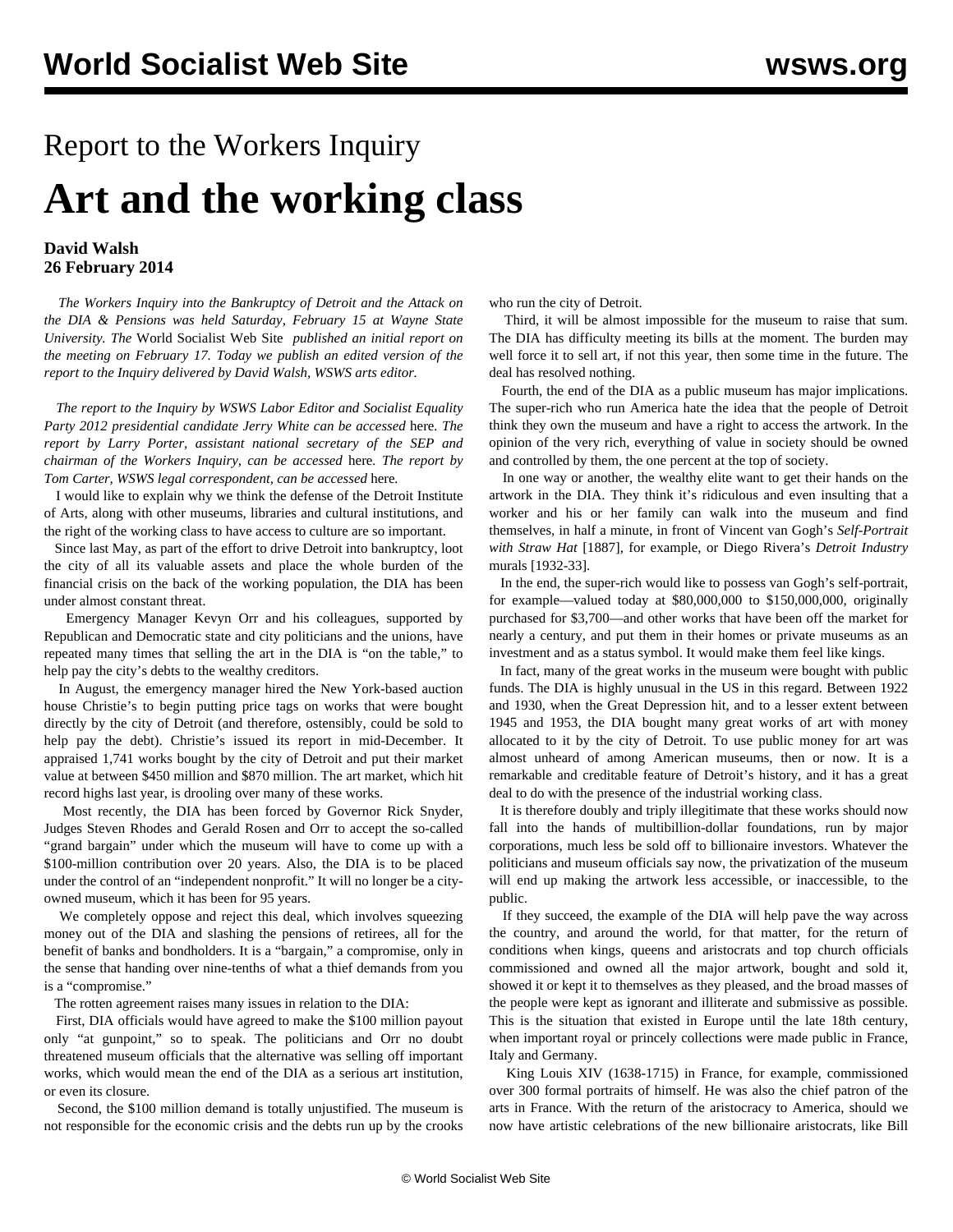## Gates and Warren Buffett?

 The rich everywhere want to get their hands on great art for money and prestige reasons, but they are also hostile and opposed to workers looking at art and thinking about it. Art broadens people, makes them more aware of the way the world is, and the way people are. Art encourages people to be imaginative, and more open, and discontented with their oppression and poverty. Art, from the point of view of the elite, is dangerous.

 Under slavery, before the Civil War in the US, teaching a slave to read was a criminal offense, because a slave who could read was a dangerous human being.

 This is the law in South Carolina, for example, passed in 1740: "Whereas, having slaves taught to write, or suffering them to be employed in writing, may be attended with great inconveniences; Be it enacted, that all and every person and persons whatsoever, who shall hereafter teach or cause any slave or slaves to be taught to write, or shall use or employ any slave as a scribe, in any manner of writing whatsoever, hereafter taught to write, every such person or persons shall, for every such offense, forfeit the sum of one hundred pounds, current money."

 Today, under modern capitalism, a worker who reads the wrong (that is, socialist) books or web sites, a worker who looks at and thinks about art is dangerous. There are no statutes against it, but in practice the ruling elite makes it as difficult as possible for workers to develop themselves culturally and intellectually, and, as we now know, the National Security Agency uses technology to find out what people are reading and what they are thinking.

 We do everything in our power, on the other hand, to promote interest in art and literature in the working class. This is the tradition of the socialist movement all over the world. We fight to defend and improve the economic position of the working class, but we also recognize, in the memorable words of the Gospel of St. Matthew, that "man does not live by bread alone," and that a working class movement worthy of the name has to be broad, deep, cultured and sensitive to the entire human condition. Being able to fight, prepare for and defeat all our enemies, in the corporations, the government, the trade unions, means that we need a movement of the most advanced thinking and feeling.

 I include the unions in this group of enemies of the working class for a reason. In the Detroit crisis and in every other attack on the working class, the unions are on the other side of the fence, accomplices of the government and the companies. Since last summer, the unions in Detroit have been among the strongest advocates of selling the artwork at the DIA, supposedly to defend pensions—in reality, to get a portion of the spoils for themselves.

 We asked Ed McNeil from AFSCME [American Federation of State, County and Municipal Employees], the biggest union among city workers, whether he was in favor of selling the art, and he replied, infamously, "You can't eat art." This is sheer ignorance combined with political reaction.

 What is the record of McNeil and AFSCME? They have sold workers out at every point. They offered \$180 million in concessions before the Detroit bankruptcy was declared, trying to convince Michigan's governor that he could do the job of lowering workers' wages and benefits without an emergency manager. The city unions have seen the municipal workforce drop from 18,000 to less than 10,000, and costs cut by a third, at the workers' expense, without lifting a finger.

 If McNeil and company have their way, workers certainly won't be "eating art," but they won't be eating anything else either!

 The same goes for the United Auto Workers [UAW], historically the most important union in the area. Bob King, president of the UAW, has occasionally proclaimed his support for the DIA, but in the recent Detroit mayoral election, King and the UAW supported Benny Napoleon, the sheriff of Wayne County, the "businessman with a badge," as he called himself, who was outspoken in his contempt for the museum. When it came to the city's assets, Napoleon proclaimed, "I think they should take the DIA first."

 King of the UAW, McNeil of AFSCME and their associates are enemies of the working class, and their contempt for art and culture proves it. I'll get back to this issue a bit later.

 I want to speak briefly now about the history of the Detroit Institute of Arts and its relationship to the working class in Detroit. It is an unusual museum, with a highly unusual history.

 The DIA was founded, first as the Detroit Museum of Art, in the 1880s by wealthy individuals in the newspaper industry and other businesses. At this time, after the American Civil War, when support for equality and democracy was very strong, even among some of the big business people, a series of art and science museums, as well as public library systems, were established in the US, including:

 The Museum of Fine Arts in Boston (1870), the Metropolitan Museum of Art in New York (1870), the Philadelphia Museum of Art (1876), the Art Institute of Chicago (1879), the Cincinnati Art Museum (1881) and the Detroit Institute of Arts (1885). The American Museum of Natural History was founded in New York in 1869.

 In part, the rich had their own self-interest in mind. They needed a more educated population to work in industry and offices. Museums, with their imposing buildings and collections, were also supposed to remind visitors of the strength and permanence of the social order. The powers that be also wanted to incorporate the many immigrant workers, who often tended to be socialists, into American life and convince them that the US was a land of opportunity and democracy. They also believed in education at the time, as a principle. That was considered a solution to many problems.

 The Detroit museum was turned over to the city in 1919 because private funding was inadequate, and—now named the Detroit Institute of Arts—became a department of the city of Detroit. This was very unusual in the history of art museums in the US. In the 1920s, as I mentioned, during the boom in the auto industry and the enormous growth of the city's population, the museum received adequate funding from the city and many great works of art were purchased.

 Let me say a few words about the director of the museum at the time, a remarkable individual named William [or Wilhelm] Valentiner [1880-1958]**.** He was born in Germany and trained by the greatest museum organizers in the world at the time, in the Berlin museums. He came to America before World War I, then went back to Germany and served in the German military in that war.

 At the end of the First World War, a revolution brought down the emperor in Germany, the Kaiser, and the working class threatened to take power into its own hands. The Russian Revolution had just taken place. In the end, the German workers were betrayed and capitalism survived, but Wilhelm Valentiner participated in the revolution and attempted to organize artists for the cause of artistic and social change.

 After he became director of the DIA in 1924, Valentiner worked with the Ford family and many other rich people, but he had certain ideas about art that he never changed. He believed that art "could attain greatness only by contact with the suffering masses and by drawing spiritual sustenance from their tragic experiences." He also believed that the most important art "arises from greater depths, [and] embodies the broad masses of the people." When people tell you this is an "elite" institution, you can remind them of this.

 Valentiner bought many beautiful works, including the ones that the emergency manager attempted to use this year as bargaining chips: for example, *The Wedding Dance* (1566) by Pieter Bruegel, who lived in what is today Belgium and painted the common people of his time, which was highly unusual. Most artists painted aristocrats or mythological scenes or religious figures. Bruegel painted peasants. This painting is today worth between \$100,000,000 and \$200,000,000, according to Christie's, the auction house.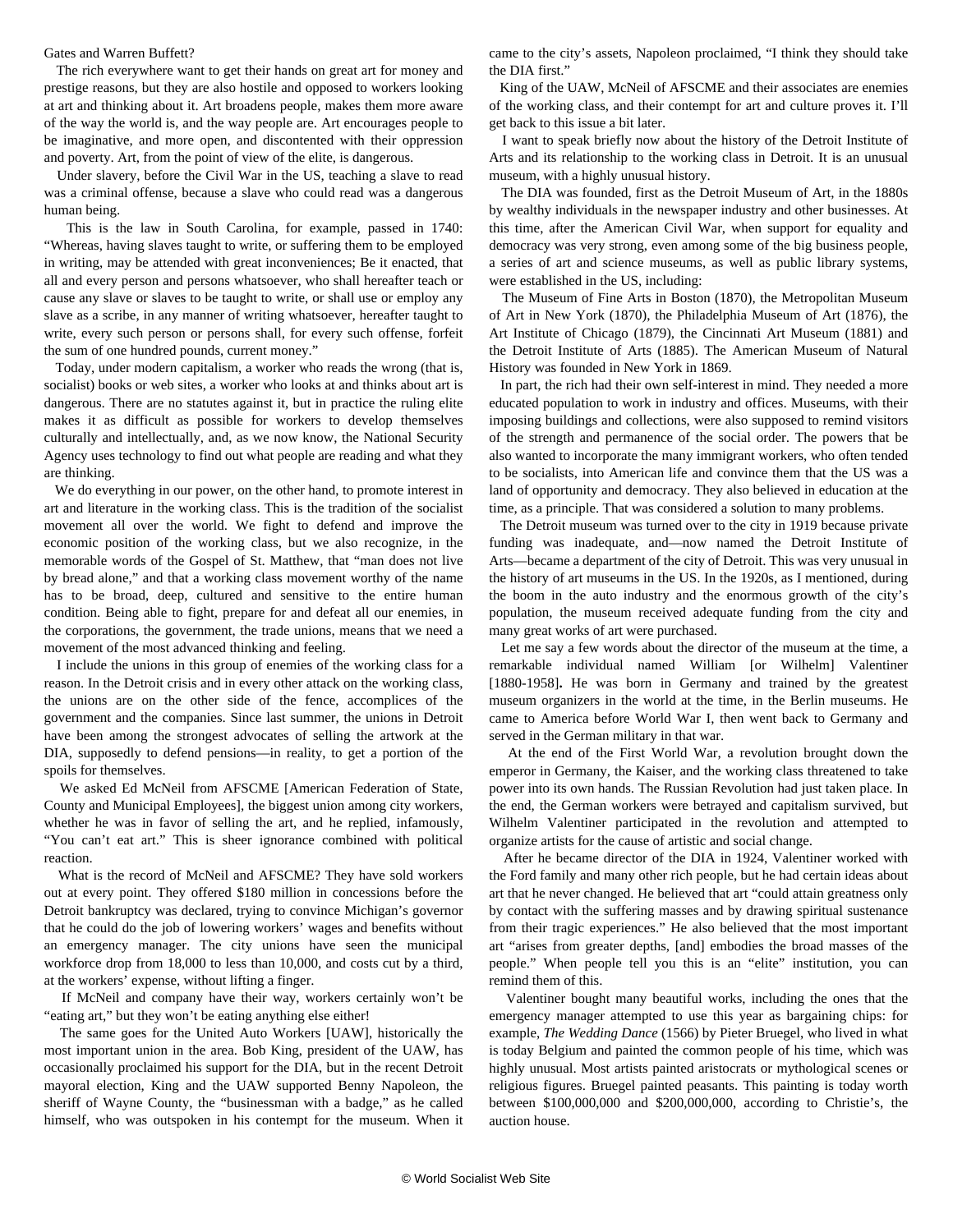Valentiner also bought van Gogh's self-portrait. Van Gogh also painted the common people, postmen, peasants, bar owners, etc. He hated the people who made lots of money out of art.

 Valentiner also bought African art, including a commemorative portrait of a queen mother from Nigeria, mid-18th to mid-19th century, valued at \$150,000 to \$400,000. And an ivory knife case from the Congo or Angola in the 16th-18th century, today worth about \$1,000,000. The DIA was also the first museum to have a section devoted to the pre-European art of the Western hemisphere.

 In 1931, Valentiner hired the Mexican artist and socialist Diego Rivera to paint murals in the DIA's courtyard. This was during the Depression, when the population was suffering terribly and millions of people were turning against capitalism. Rivera came to Detroit because he was fascinated by the auto industry and because he believed the working class was the central force in society. Major protests had begun against the starvation conditions in Detroit when Rivera arrived. He studied the auto plants and made hundreds of detailed drawings. Then he began to paint his murals, which took him months, sometimes 18 hours a day.

 The *Detroit Industry* murals form one the world's great works of art, certainly one of, if not the greatest, work of art of the 20th century. The murals show the process of making a car from beginning to end and place the auto workers at the center of the picture, but they also depict nature, the origins of humanity and society, the relationship between humanity and nature, the role of science and technology, both positive and negative.

 Rivera and Valentiner came under violent attack from right-wing forces in Detroit while the murals were being painted in 1932 and early 1933. A number of Catholic and Protestant clergy, newspaper editorialists, wealthy men and women, all sorts of reactionary elements in Detroit came together in their hostility to these murals. They were denounced as "ugly," "vulgar," "distasteful," "atheistic," "pornographic" and "communist." Much of the elite in Detroit was insulted because the auto workers were in the forefront, and not they. Incidentally, 10,000 people visited the DIA the day the murals were first open to the public, and 70,000-100,000 visited within the month.

 In my opinion, sections of the Detroit elite never forgave the DIA and Valentiner for hiring Diego Rivera to paint these murals. There were those at the time who demanded that the murals be painted over or destroyed. There are many who still feel that way. It is my belief that one of the reasons (not the only one, of course) that the museum has not been strongly supported by many of the wealthy, and why the DIA has always been one of the poorest museums in America in terms of its endowment, is because of these murals, which champion the working class.

 The museum in Detroit is unlike any other, from this point of view. It has in its central courtyard a tribute to the working class in the form of Rivera's murals, which themselves reflect and are a product of the big social struggles in Detroit, and which have always been very popular with auto workers and other workers. This courtyard says something important about the reality of modern society, about capitalism, and this is very, very unusual.

 Valentiner and his very skilled staff built the museum collection through enormous effort and self-sacrifice. They did it for the people of the city of Detroit, using the money of the people of the city of Detroit. As Valentiner said at the time of the current building's opening in 1927, they intended the art to be accessible to everyone, "rich and poor, high and low."

 The museum has almost always been on shaky financial grounds. It almost closed in the 1910s, before the city took it over. It closed its doors briefly in 1932, during the Depression, when the city cut its budget to the bone and most of the staff was laid off (Valentiner took a leave of absence). In 1975, under Mayor Coleman Young, the museum again closed its doors, for three weeks this time, as the crisis of the auto industry and American industry generally began to hit. In 1991, the state of Michigan slashed its funds for the DIA. The museum now receives no state money whatsoever. In 1998, the city handed over responsibility for day-to-day operations to a private group, the Founders' Society.

 In 2012, the DIA and the city promoted a vote for a millage, so that taxpayers in the three metropolitan counties would help subsidize the museum. We understood why people voted for the millage, to help the DIA survive, but we said that the cost of running the museum should not be borne by the working-class taxpayer. It set a dangerous precedent that the city's population should have to pay out of its pocket for a vital institution like an art museum.

 And now the many years of efforts to build up a museum, the possibility of future generations being able to view the artwork, are threatened so that Wall Street can get its blood money.

 We have been fighting since last May against the attack on the DIA. No one has a record like the *World Socialist Web Site* and the Socialist Equality Party on this question. In October, we organized the first and only serious protest to date against the attack on the DIA.

 The emergency manager and his accomplices, along with the media, have used the argument from the beginning that keeping the DIA's art collection together had to be weighed against the pensions and benefits of city workers. We said last May that this argument was "cynical and contemptible." We said that if the authorities in Detroit and Wall Street had their way, Detroit residents would not have either "safe streets," public services and jobs *or* a significant art museum—while the creditors, lawyers, politicians, art vultures and consultants would walk away with tons of cash.

 A group of local demagogues, politicians and ministers has argued that—and I quote from one here—"to place a choke hold on seniors' pensions while protecting art at the DIA is wrong!" This is a falsehood, and it usually goes along with attempts to promote social backwardness and, often, racialism.

 What prevents the population from having both a major museum and decent pensions and benefits? These demagogues never attack the billionaires who are robbing everyone. They always attempt to pit one section of the population against another, the retiree against the museumgoer, for example. They also treat the present situation as some natural occurrence, like an earthquake or a hurricane. But it is not. It is the product of capitalism, the profit system, and its priorities.

 It is completely phony to argue that the population can have either art or pensions, but not both. Why? In fact, the history of the DIA and the history of struggles by the working class prove that attacks on the museum, threats to its existence, have always gone hand in hand with attacks on the working population.

 This is what happened in the 1930s and 1970s, when the museum had to close its doors temporarily. The population wasn't spared when the museum was attacked. The working class did not get any advantage from the museum's near bankruptcy. And the museum has never benefited from any attacks on the working class.

 In fact, the economic and cultural conditions of the working class are bound up together. When the workers fight, they make both economic and cultural gains. When they are prevented from fighting or their struggles are betrayed, they lose economically and culturally.

 A ruling class that proposes to destroy a public art museum will not hesitate to destroy everything the working class has—its jobs, its pensions, its schools.

 There is more than enough money around to support an art museum open to the public free of charge, seven days a week, 12 hours a day or more. We are not defending the way the present museum is organized and run. The working class is deprived of culture, and that is not simply a matter of hours and admission fees. Genuine access requires knowledge and education, which is incompatible with the crisis-ridden capitalist system.